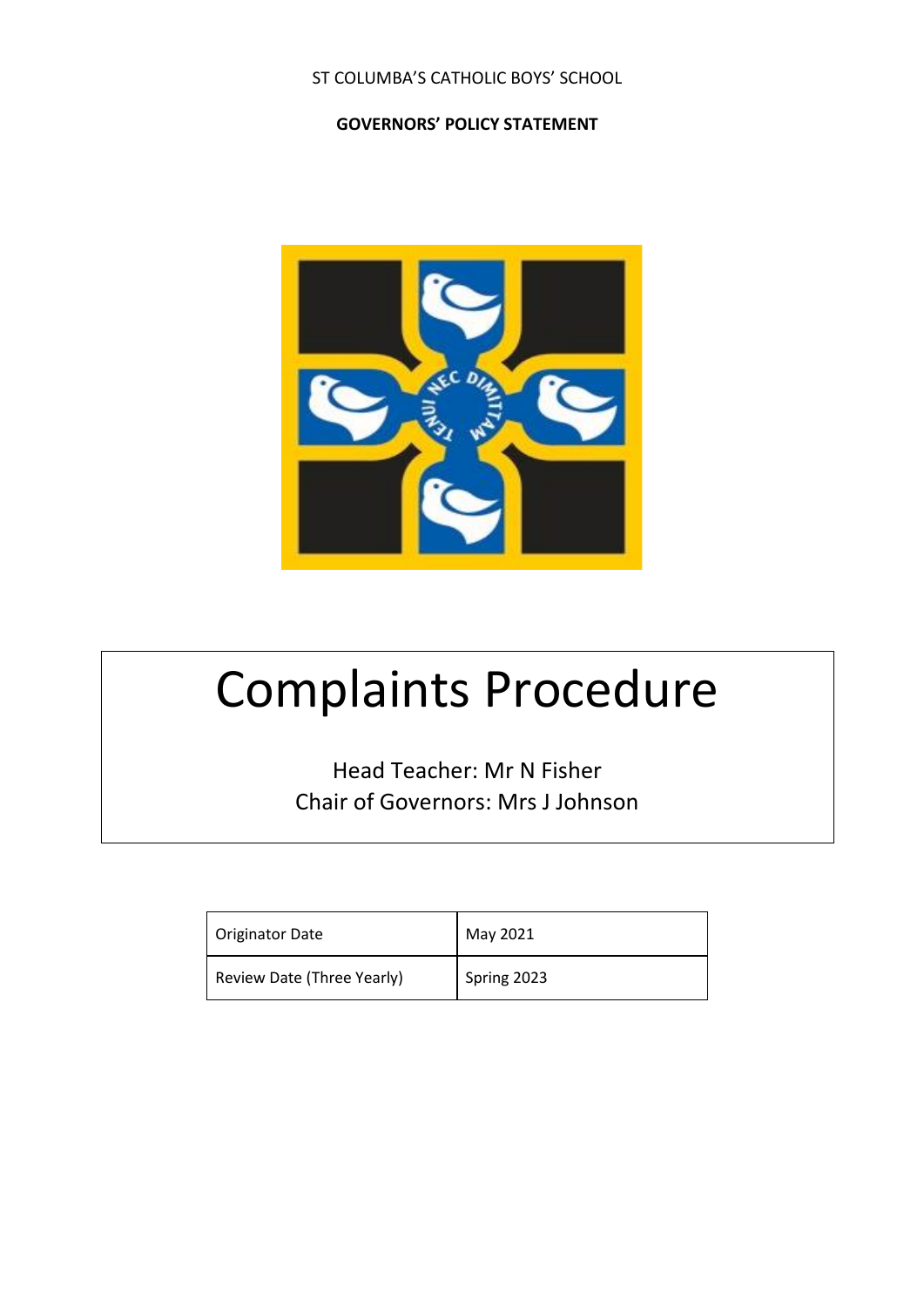## **School Complaints Procedure**

**St Columba's Catholic Boys' School is committed to providing the very best education for our students and we want them to be healthy, happy and safe and to do well. Our school vision states our belief that each individual is a unique creation of God. We recognise the importance of establishing and maintaining good relationships with parents, carers and the wider community. We are aware that there may be occasions where people have concerns or complaints and the following procedure sets out the steps that should be followed in order to resolve these as quickly and informally as possible.** 

This policy meets the requirements set out in Part 7 of the Schedule to the Education (Independent School Standards) Regulations 2014, which states that schools must have and make available a written procedure to deal with complaints from parents of students at the school.

This policy complies with St Columba's Funding Agreement and Articles of Association. It is also takes account of guidance published by the Education and Skills Funding Agency (ESFA) on creating a complaints procedure that complies with the above regulations, and refers to good practice guidance on setting up complaints procedures from the Department for Education (DfE).

These Complaints Procedures do not cover complaints relating to the areas shown below as there is separate legislation and formal procedures in place for these types of complaints;

- Admissions
- Exclusions
- Special Education Needs and Disability
- Staff Discipline
- Staff Grievances
- Child Protection and Safeguarding matters
- Whistle-blowing

Please see our separate policies for procedures relating to these types of complaints. It is expected that all complaints will be referred to the school in the first instance and that all stages will be pursued before considering a referral to the Education, Skills and Funding Agency (ESFA) if a complainant feels that their complaint has not been dealt with appropriately or remains unresolved.

Complainants are encouraged to follow through each stage of the procedure, as appropriate, in order to resolve their concerns.

If other bodies are investigating aspects of the complaint, for example the police, local authority (LA) safeguarding teams or Tribunals, this may impact on our ability to adhere to the timescales within this procedure or result in the procedure being suspended until those public bodies have completed their investigations. If this happens, we will inform you of a proposed new timescale.

If a complainant commences legal action against the school in relation to their complaint, the school will consider whether to suspend the complaints procedure until those legal proceedings have concluded.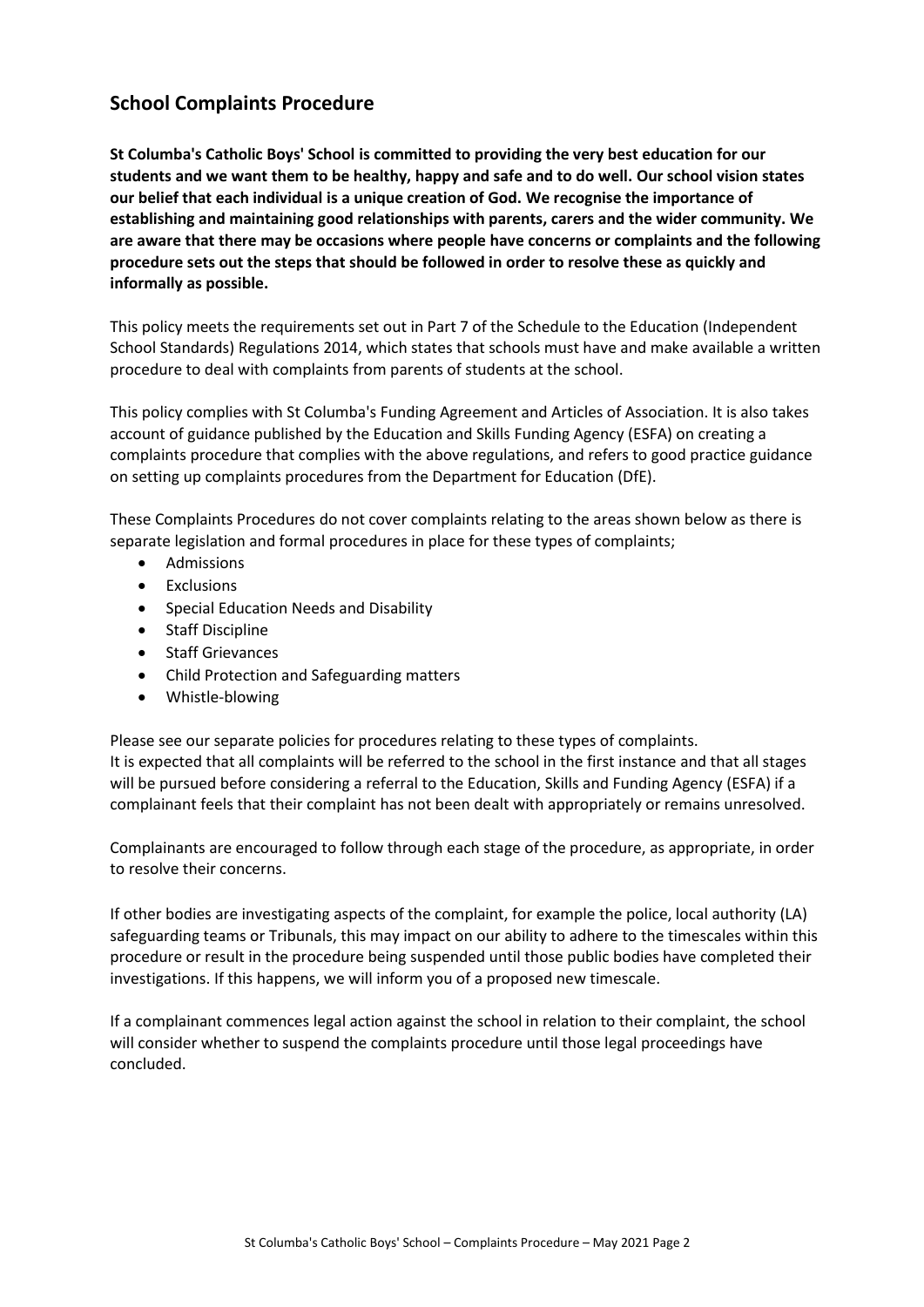# **Aims and principles of the policy**

This policy aims to:

- Encourage the resolution of concerns and complaints by informal means wherever possible
- Ensure that concerns are dealt with quickly, fully and fairly within defined time limits wherever possible
- Provide effective and appropriate responses to concerns and complaints
- Maintain good relationships between the school and all those involved

Key principles of this policy are:

- **Accessibility**  the policy will be available on the school's website and also can be requested from the school office. It will be in a useable format, free from jargon and will assume no specialist knowledge
- **Good communication** the school will be happy to explain the process for dealing with concerns and complaint
- **Timescales** there will be clear timescales which the school will make every effort to adhere to. Where timescales have to change, we will ensure complainants are advised of the delay and reasons for this and are given clear revised timescales
- **Clarity**  over roles and responsibilities of those involved in the process and clarity around the desired outcome for the complainant
- **Confidentiality** appropriate confidentiality will be maintained by all those involved (including and school staff and governors)

The Governing Board will appropriately monitor the nature of the complaints received over each academic year to inform practice and potential improvements to procedures and policies within the school.

## **Timescale for making a complaint**

Notification of a complaint should be given as soon as possible after the issue that led to the complaint has occurred and after informal attempts to seek resolution have proved unsuccessful. Complaints that are submitted three months after the issue that led to the complaint occurred will not be considered under this procedure unless there are exceptional circumstances. These may include (but are not limited to) subsequent information about the complaint coming to light and a valid explanation of why it was not possible to give notification of the complaint sooner. In such cases the Head Teacher /Chair of the Governing Board/Clerk to the governing board (as appropriate) will review the circumstances, seek advice and determine whether the complaint should be considered under the formal procedure.

# **Upholding or not upholding complaints**

At each stage of the complaints procedure the conclusion will be either: That the complaint is upheld (in part or in full) and where appropriate, some form of action is taken or recommendation made

#### *OR*

That the complaint is not upheld and reason(s) for this, where appropriate, are clearly given

The complainant will be given a copy of the outcome of each stage of the Complaints Process. Where it is relevant, a copy will also be given to the individual complained about.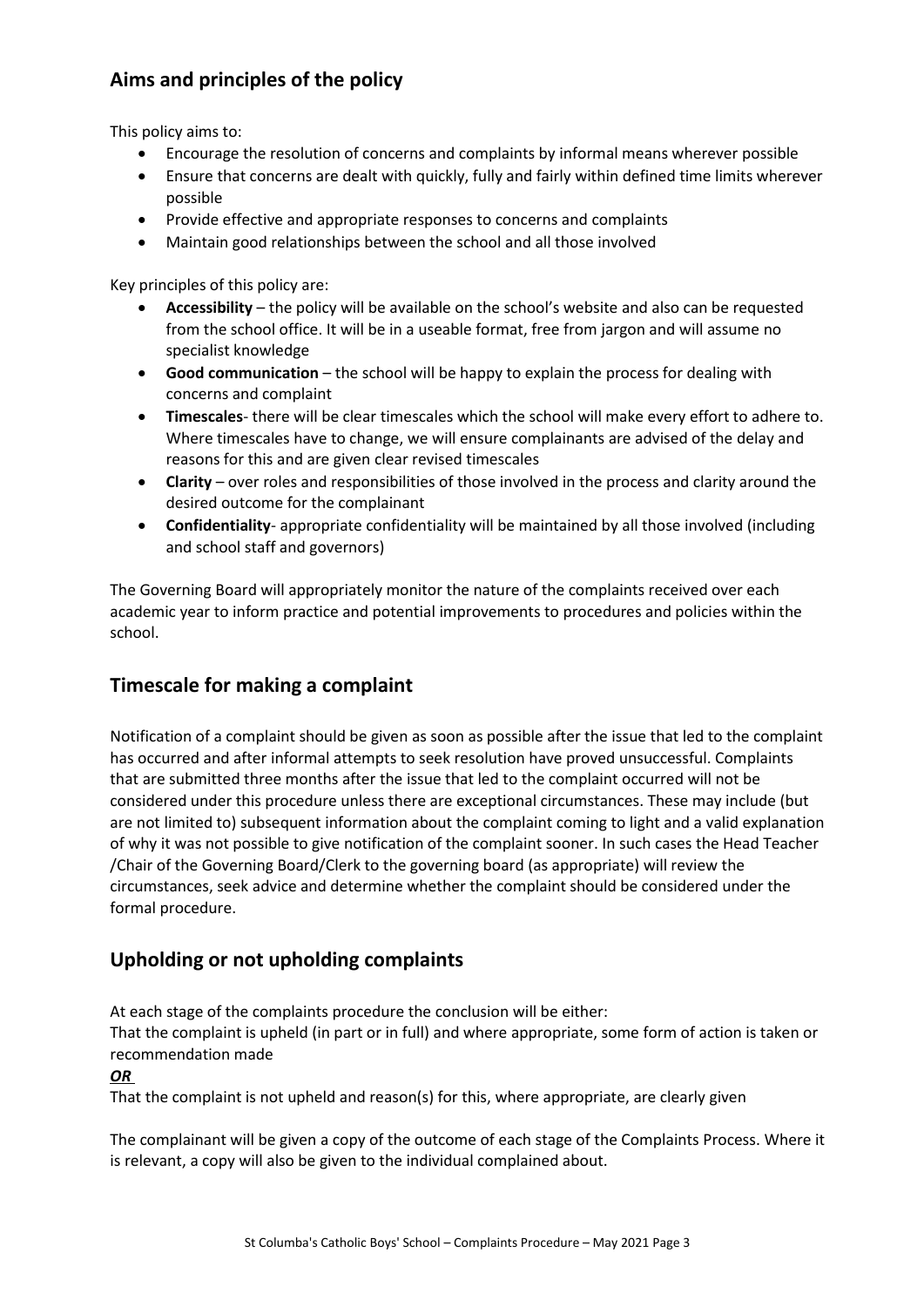The complainant may choose to take no further action or take their complaint to the next stage.

## **The stages of the Complaints Process**

#### *(Flowchart of process at appendix 2)*

#### **Stage 1 – Informal Complaint**

Please start by talking to the teacher about your concern. This is usually the best and quickest way of resolving issues.

*It is recommended that you make an appointment to speak to the teacher as soon as possible as this will give both parties the opportunity to talk about the issue without being interrupted* 

*It is important to recognise that schools are busy organisations and may not be able to offer an appointment straight away however a meeting will be arranged within ten school days of receiving the complaint.*

*The purpose of this meeting should be to establish the nature of the concern and to seek a resolution to the problem* 

*It is good practice for the teacher to make a brief written record of the concerns raised and any actions agreed* 

#### **Stage 2 – Formal Written Complaint**

If you feel dissatisfied with the outcome of discussions with the teacher or form tutor, you should then contact the Head Teacher by putting your complaint in writing within ten school days of the informal meeting.

*You should use the form attached as appendix 1 to do this. The school will acknowledge receipt of the complaint within five working days.*

The Head Teacher may delegate this to a member of the Senior Leadership Team. The Head Teacher or SLT member will consider the complaint and in doing so will:

- Establish what has happened so far, and who has been involved;
- Meet or contact you if they need further information;
- Clarify what you feel would put things right if this has not been set out in your letter or included on your form;
- Interview those involved in the matter and those complained of, allowing them to be accompanied if they wish;
- Conduct any interviews with an open mind;
- Keep notes of any interview for the record
- The Head Teacher or SLT member will keep in mind ways in which the complaint can be resolved. It may be sufficient to acknowledge that the complaint is valid in whole or in part.

In addition, it may be appropriate to offer one or more of the following:

- an apology
- an explanation
- an admission that the situation could have been handled differently or better (please note this is not an admission of negligence)
- an assurance that the event complained of will not recur
- an explanation of the steps that have been taken to ensure that it will not happen again
- an undertaking to review policies and practice in light of the complaint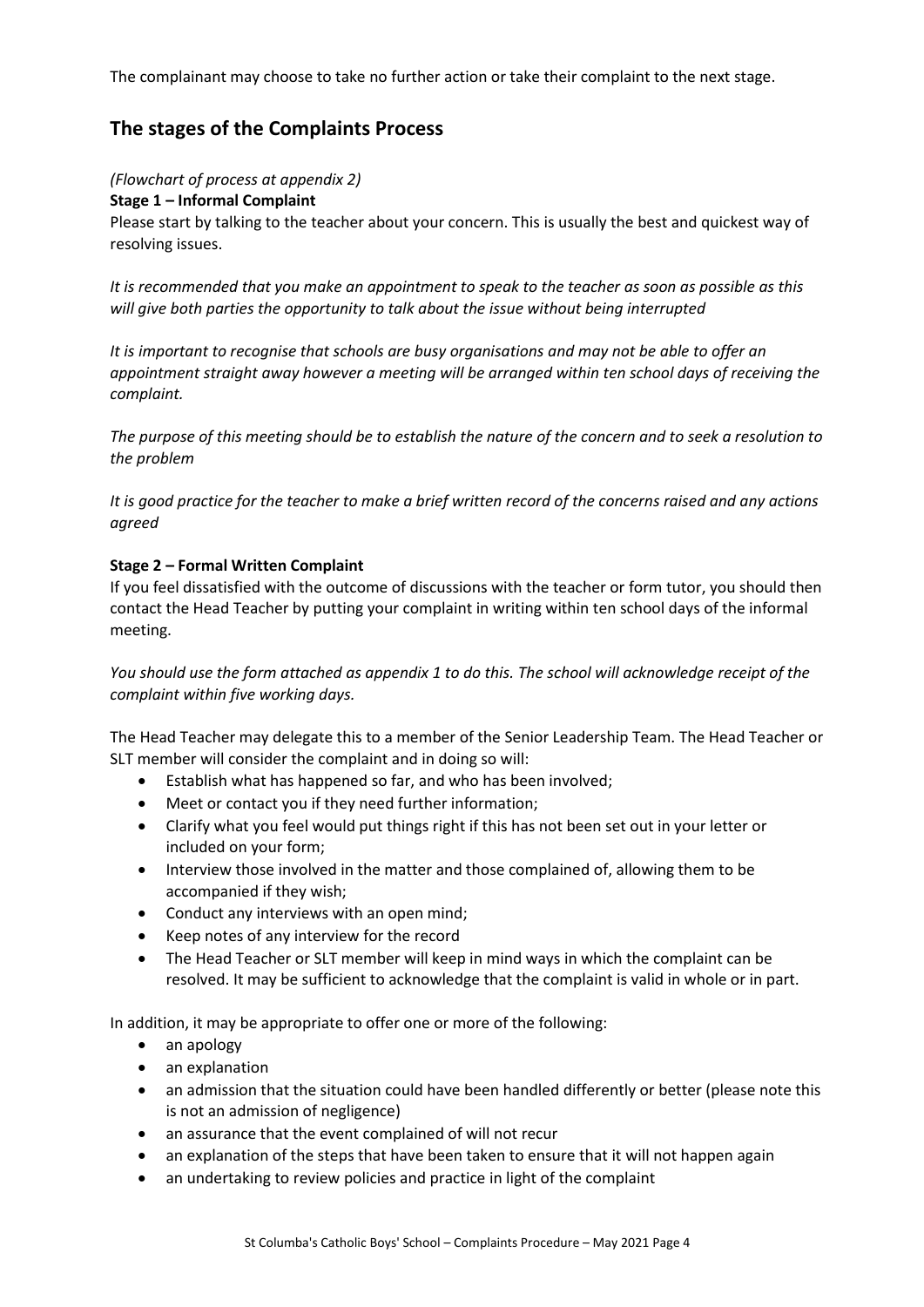It may also be the case that the complaint may not have any substance and is therefore considered to be unfounded or unsubstantiated.

The Head Teacher or SLT member may meet with you to discuss the outcome of their consideration but will in any event send a detailed response within a maximum of twenty school days of receiving the complaint. Where this proves to be unrealistic, you will be informed in writing and given an estimate of how long it will take to provide a detailed response.

Where you are unhappy about the decision the Head Teacher or SLT member has made about your complaint, this does not become a complaint about the Head Teacher or SLT member.

#### **Stage 3 – Governors' Investigation / Desk-top Review**

If you are not satisfied with the response of the Head Teacher or SLT member, or you have a concern or complaint that is specifically about the Head Teacher which has not been resolved informally, then you must write a formal letter of complaint to the Chair of Governors. You should write to the Chair of Governors within ten school days of receiving the outcome from Stage 2.

The school will provide you with the Chair of Governors' name, or you can find it on the school's website. You should either complete the complaints form or write to the Chair of Governors at the school address, marking any envelope "urgent, private and confidential".

*The Chair of Governors or the Academy Executive Secretary will acknowledge receipt of the letter within five school days. The acknowledgement will inform the complainant that the Chair of Governors will organise either an investigation by the Chair (or a nominated governor) or a 'Desk-top' Review by the Chair (or a nominated governor). The investigation by the Chair (or nominated governor) could include meeting with the complainant, members of staff, members of the SLT, including the Head Teacher and may consider any new material provided by the complainant. In all but exceptional circumstances, it will not include meeting with students.*

*For complaints specifically about the Head Teacher, the Chair of Governors will arrange for the complaint to be investigated, either by themselves or by an appropriate independent investigator.* 

*A Desk-top Review is a review of the papers already associated with the complaint raised. The Chair or nominated governor will find that the complaint is either upheld or not. You will be informed in writing of the outcome within five working days of the investigation concluding or Desk-top review having been completed.*

*If you are unhappy with the outcome of the Governors' Investigation / Desk-top Review you should write to the Academy Executive Secretary stating that you wish to take your complaint to the next stage. You should write to the Academy Executive Secretary within ten school days of receiving the outcome of the Governor's Investigation/ Desk Top Review*

#### **Stage 4 – Governors' Review Panel**

*Governors' Review Panel will hear the complaint within twenty working days of receiving the complaint. The Academy Executive Secretary will write to the complainant inviting them to attend and explain that the complainant has the right to submit any further documentation relevant to the complaint. The complainant may bring a friend or someone else for support. If the complainant wishes to be accompanied, the Academy Executive Secretary must be notified at least forty eight hours in advance of the panel meeting.*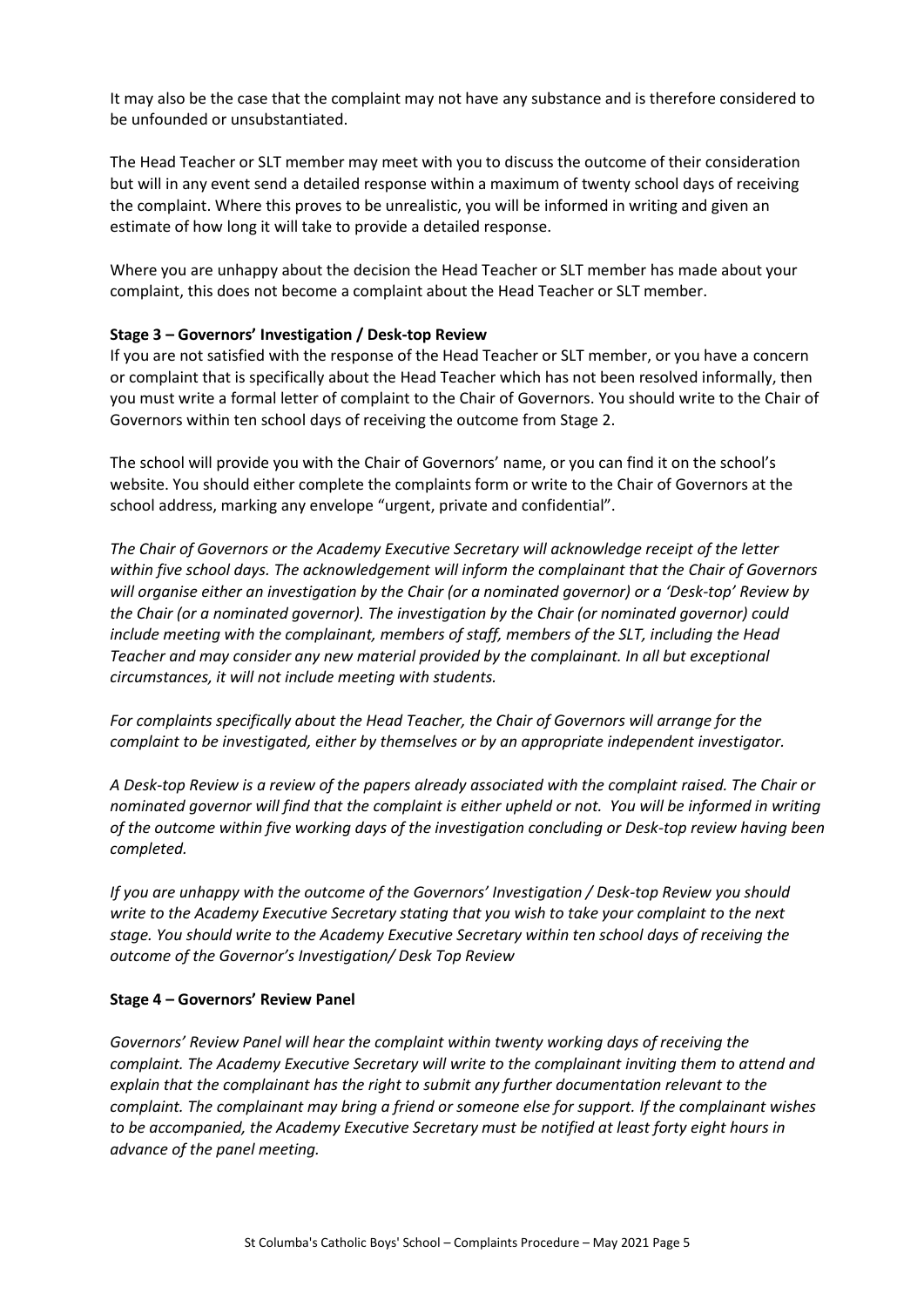*A meeting of the Governors' Review Panel will be convened. The Governors' Review Panel will consist of three governors. No governor with prior involvement in the issues complained about will be included on the panel.*

*The Education (Independent School Standards) Regulations 2014 requires academies to ensure that at least one member of a Governor Review Panel is independent of the management and running of the academy. The ESFA advice is that the independent member should be someone with relevant experience, for example in management or human resources and with appropriate knowledge of safeguarding procedures as the Governors' Review Panel may have to consider information relating to vulnerable students*. *In the first instance. The school will attempt to source Independent Panel members from one of the schools within the Corpus Christi Partnership of Catholic schools.*

*An experienced governor will chair the panel meeting. The Academy Executive Secretary will contact the complainant with the arrangements.* 

*Once the Panel has been held, the complainant and the school will be informed of their decision within five working days. If it is not possible to meet these timescales then the chair of the panel will contact both parties to discuss a mutually convenient date. Further information on how the panel operates and the process is attached at appendix 3.*

*Notification of the Panel's decision and any associated recommendation will be made in writing to the complainant and the school within five school days. If it is relevant, the decision and any associated recommendations will be copied to an individual complained about.*

*The Panel's decision and any associated recommendations will be available for inspection on the school premises by the proprietor and the Head Teacher.*

*A written record will be kept of all complaints made under these procedures together with the stage of the Procedure they were resolved under.*

*The school will also record the action it takes as a result of complaints regardless of whether they are upheld.*

*Correspondence, statements and records relating to individual complaints will be kept confidential unless the Secretary of State or a body conducting an inspection under section 109 of the 2008 requests access to them.*

#### **Stage 5 – Escalation to the Education, Skills and Funding Agency**

If the complainant remains unsatisfied about the handling of the complaint, they have the right to refer the complaint to the Education, Skills and Funding Agency (ESFA). Complaints to the ESFA must be submitted online through the Schools Complaints Form or by post to Ministerial and Public Communications Division, Department for Education, School Complaints Unit, Piccadilly Gate, Store Street, Manchester, M1 2WD

The ESFA will check whether the complaint has been dealt with properly by the school. The ESFA will not overturn a school's decision about a complaint. However, it will look into:

- Whether there was undue delay, or the school did not comply with its own complaints procedure
- Whether the school was in breach of its funding agreement with the secretary of state
- Whether the school has failed to comply with any other legal obligation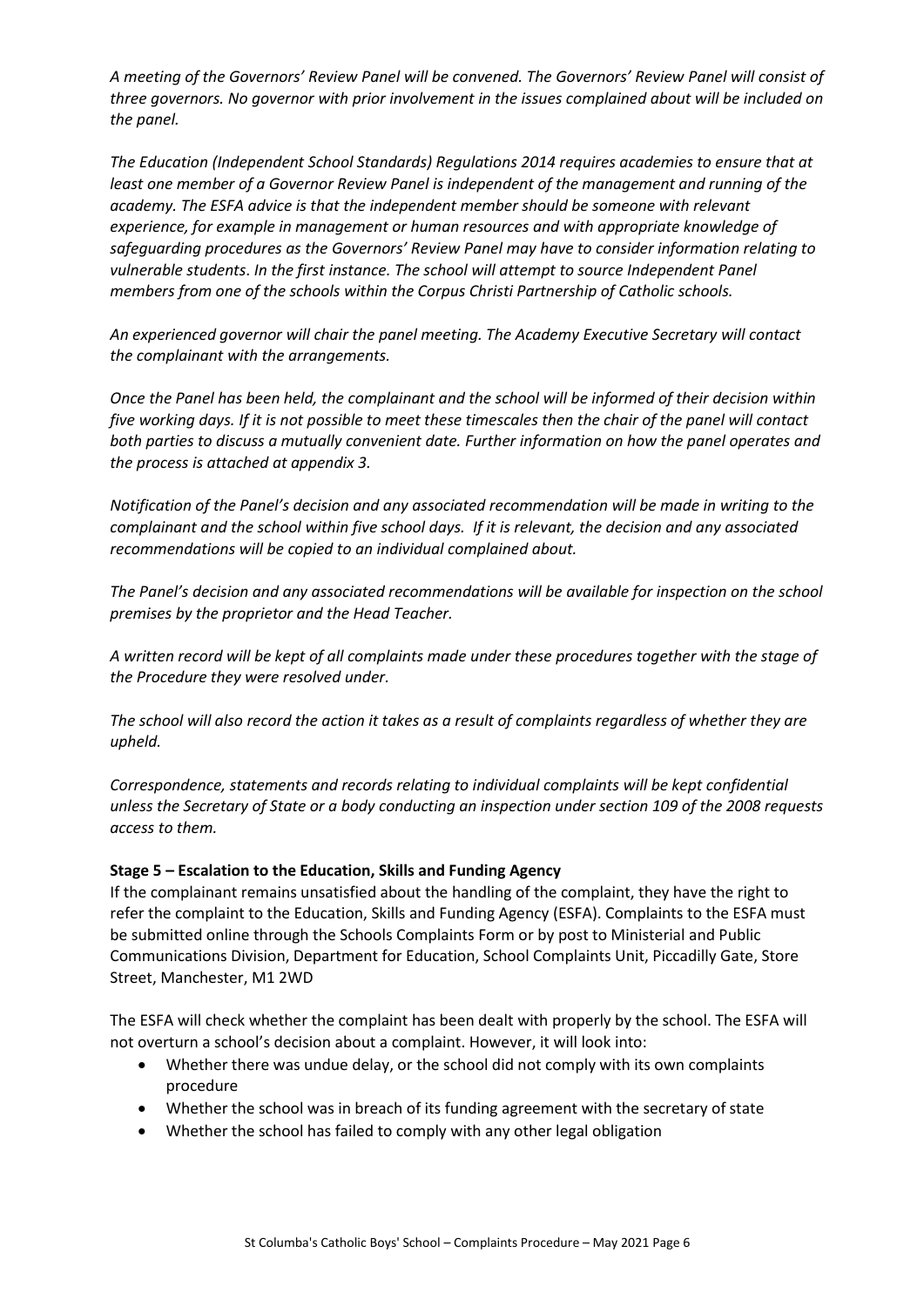If the ESFA finds that the school did not deal with the complaint properly, it will be asked to reinvestigate the complaint. If the school's complaints procedure is found to not meet regulations, the school will be asked to correct its procedure accordingly.

Where the complaint is about the school failing to meet standards set by the Department for Education (DfE), in any of the areas listed below and the complainant is unsatisfied with the outcome of the school's complaint's procedure, the complainant can refer their complaint to the DfE.

- Education
- Student welfare and health and safety
- School premises
- Staff suitability
- Making information available to parents
- The spiritual, moral, social or cultural development of students

For more information or to refer a complaint to either the ESFA or the DfE, see the following webpage: https://www.gov.uk/complain-about-school.

## **Policy for unreasonable complainants**

St Columba's Catholic Boys' School is committed to dealing with all complaints fairly and impartially, and to providing a high-quality service to those who complain. We will not normally limit the contact complainants have with the school. However, we do not expect our staff to tolerate unacceptable behaviour and will take action to protect staff from that behaviour, including that which is abusive, offensive or threatening.

The school defines unreasonable complainants as '*those who, because of the frequency or nature of their contacts with the school, hinder our consideration of their or other people's complaints*'.

#### **Examples: A complaint may be regarded as unreasonable when the person making the complaint:**

- refuses to articulate their complaint or specify the grounds of a complaint or the outcomes sought by raising the complaint, despite offers of assistance
- refuses to co-operate with the complaints investigation process while still wishing their complaint to be resolved
- refuses to accept that certain issues are not within the scope of a complaints procedure
- insists on the complaint being dealt with in ways which are incompatible with the adopted complaints procedure or with good practice
- are known to have recorded meetings or face-to-face / telephone conversations without the prior knowledge and consent of other parties involved.
- introduces trivial or irrelevant information which the complainant expects to be taken into account and commented on, or raises large numbers of detailed but unimportant questions, and insists they are fully answered, often immediately and to their own timescales
- makes unjustified complaints about staff who are trying to deal with the issues, and seeks to have them replaced
- changes the basis of the complaint as the investigation proceeds (**Care must be taken not to discard new issues which are significantly different from the original complaints. These may need to be addressed as separate complaints)**
- repeatedly makes the same complaint (despite previous investigations or responses concluding that the complaint is groundless or has been addressed)
- refuses to accept the findings of the investigation into that complaint where the school's complaint procedure has been fully and properly implemented and completed including referral to the Department for Education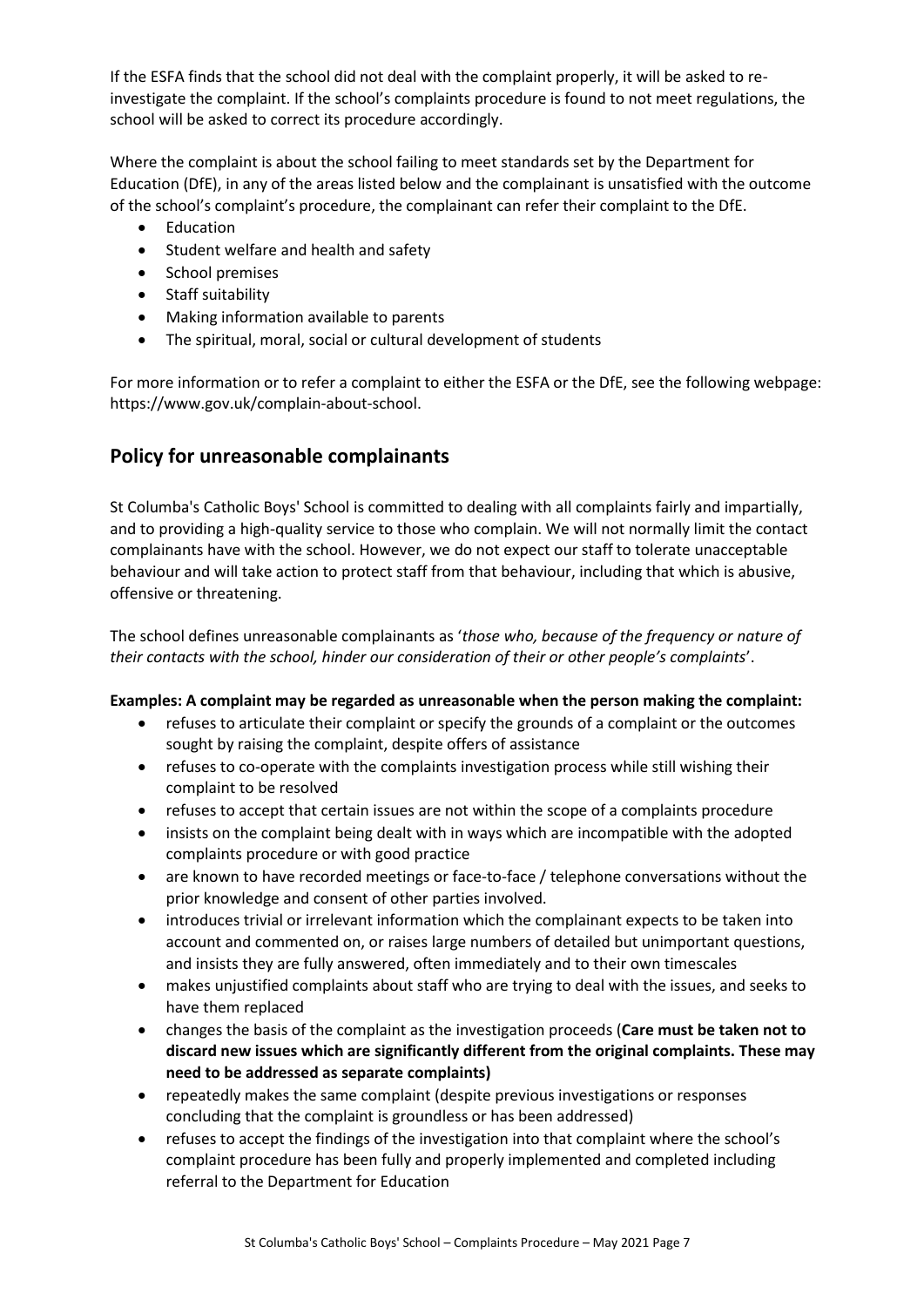- are unwilling to accept that the Governors' Review Panel has reached a final decision on a chosen course of action
- seeks an unrealistic outcome
- makes excessive demands on school time by frequent, lengthy, complicated and stressful contact with staff regarding the complaint in person, in writing, by email and by telephone while the complaint is being dealt with

These examples are not exhaustive.

**A complaint may also be considered unreasonable if the person making the complaint does so either face-to-face, by telephone or in writing or electronically**:

- maliciously
- aggressively
- using threats, intimidation or violence
- using abusive, offensive or discriminatory language
- knowing it to be false
- using falsified information
- Publishing unacceptable information in a variety of media such as in social media websites and newspapers

Complainants should limit the numbers of communications with a school while a complaint is being progressed. It is not helpful if repeated correspondence is sent (either by letter, phone, email or text) as it could delay the outcome being reached.

If further complaints are received from the complainant whilst an initial complaint is being considered, they will be held in abeyance until the first complaint has completed the school process. This does not include any appeal to the DfE made by the complainant after completion of the school process. Subsequent complaints will start at the beginning of the process and follow the timescales laid out.

Whilst the school endeavours to respond with patience and sympathy to the needs of all complainants there are times when there is nothing further which can reasonably be done.

Where complainants have been identified as unreasonable under this policy, taking account of the above criteria, the Head Teacher and Chair of Governors will determine what action to take. The complainant will be notified in writing of the reasons why he or she has been classified as unreasonable, what action will be taken and of the review procedure.

This notification may be copied for the information of others already involved in the complaint or matters closely related to it. A record will be kept of the reasons why a complainant has been classified as unreasonable.

It may be decided that complainant will be dealt with in one or more of the following ways:

- a) Withdraw contact with the complainant either in person, by telephone, by email, by fax, by letter or any combination of these, provided that at least one form of contact is maintained. If staff are to withdraw from a telephone conversation with a complainant there will be an agreed statement available for them to use at such times
- b) To restrict contact to liaison through the office
- c) Notify the complainant in writing that the school has responded fully to the points raised and has tried to resolve the complaint but there is nothing more to add and continuing contact on the matter will serve no useful purpose. The complainant will be notified that any form of contact, either orally or in writing, in relation to their complaint, or any further complaints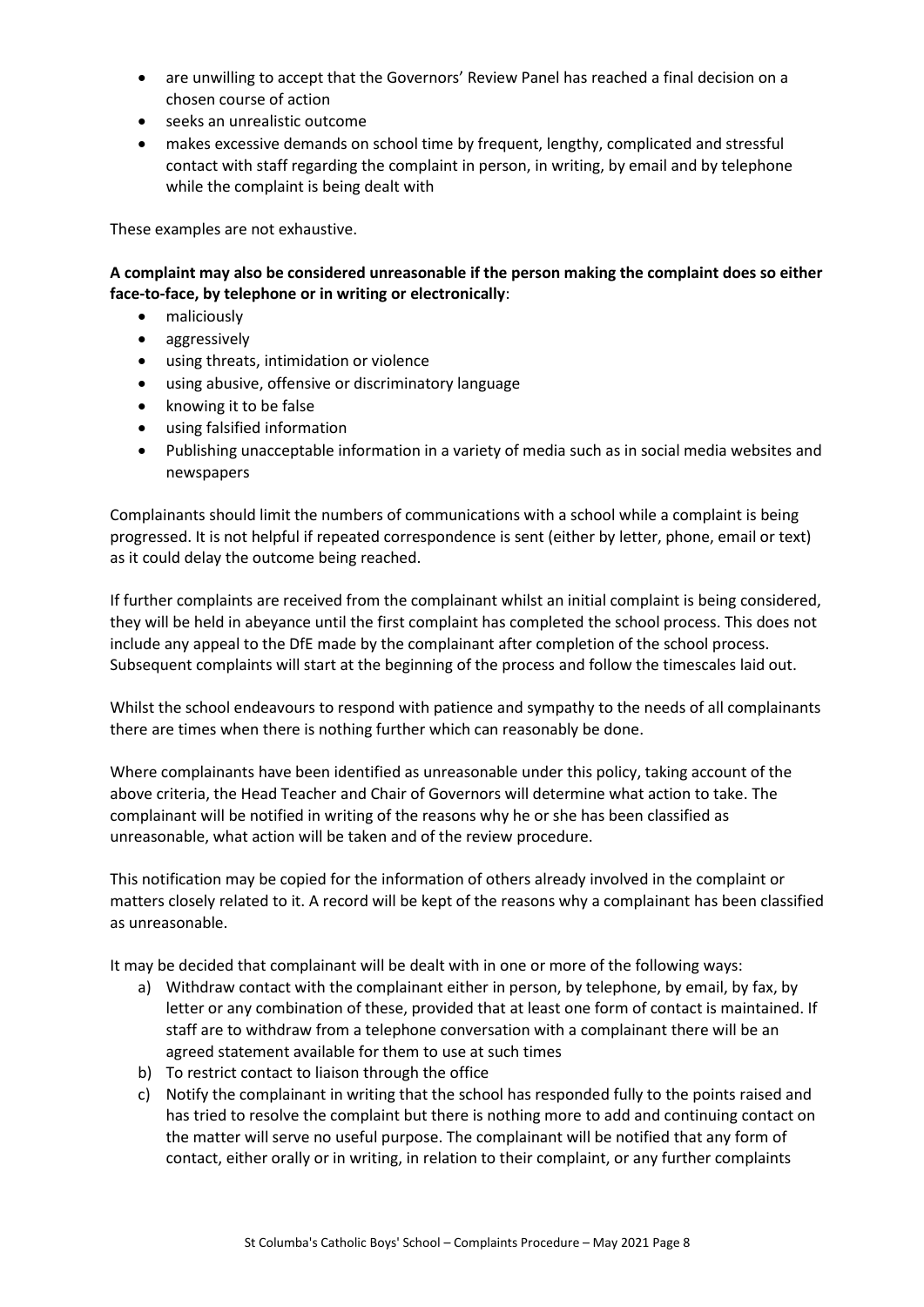relative to the same period of time, or the same or similar issues as an earlier complaint, is at an end, and that further contact received will be acknowledged but not answered

- d) Temporarily suspend, for a period to be specified to the complainant, all contact with the complainant, provided that the school shall not, withdraw or fail to provide any services which the complainant or their family are entitled to receive
- e) In extreme circumstances inform the complainant that unreasonable or vexatious behaviour may result in legal action against them

In response to any serious incident of aggression or violence, the concerns and actions taken will be put in writing immediately and the police informed. This may include banning an individual from school premises.

## **Barring from the school premises**

Although fulfilling a public function, schools are private places. The public has no automatic right of entry. Schools will therefore act to ensure they remain a safe place for students, staff and other members of their community.

If a parent's behaviour is a cause for concern, a school can ask him/her to leave school premises. In serious cases, the Head Teacher or the Governing Board can notify them in writing that their implied licence to be on school premises has been temporarily revoked subject to any representations that the parent may wish to make. Schools should always give the parent the opportunity to formally express their views on the decision to bar in writing. The decision to bar should then be reviewed, taking into account any representations made by the parent, and either confirmed or lifted. If the decision is confirmed the parent should be notified in writing, explaining how long the bar will be in place.

Any barring from the school premises will be reviewed each term by the Governing Board.

Anyone wishing to complain about being barred can do so, by letter or email, to the Head Teacher or Chair of Governors. However, complaints about barring cannot be escalated to the Department for Education. Once the school's own complaints procedure has been completed, the only remaining avenue of appeal is through the Courts; independent legal advice must therefore be sought.

### **Monitoring and review**

The Governing Board will monitor the level and nature of complaints and review the outcomes on a regular basis to ensure the effectiveness of the procedure and make changes where necessary. The monitoring and review of complaints may be a useful tool in evaluating the school's performance. Any outcomes may need to be reflected in the School Development Plan.

Complaints information may be shared with the whole Governing Board/Trust Board but individuals will not be identified.

This policy is available on the website or by request at the school office.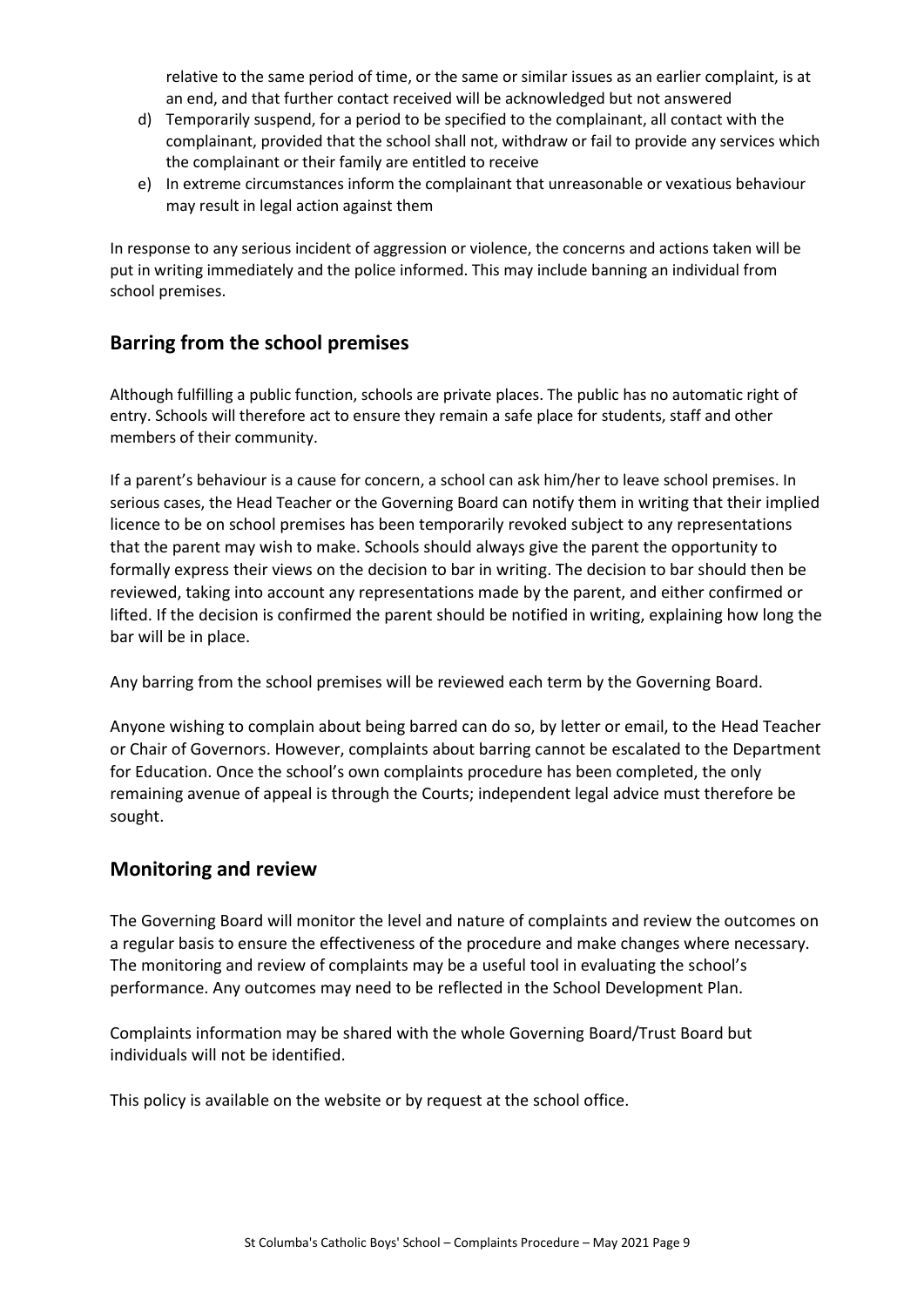#### **APPENDIX 1 COMPLAINT FORM**

| Who will acknowledge receipt and explain what action will be taken. |            |
|---------------------------------------------------------------------|------------|
| Your name:                                                          |            |
| <b>Student's name and Form:</b>                                     |            |
| <b>Address:</b>                                                     |            |
| Daytime phone number:                                               |            |
| <b>Evening phone number:</b>                                        |            |
| Please give details of your<br>complaint here:                      |            |
| What actions have you<br>taken to resolve your<br>complaint:        |            |
| What actions do you feel<br>might resolve the problem:              |            |
| Have you attached any<br>paperwork:                                 |            |
| Signature & date:                                                   |            |
| For office use only                                                 |            |
| Acknowledgement<br>sent by:                                         | Date sent: |
| <b>Complaint referred to:</b>                                       | Date:      |

*To adhere to the General Data Protection Regulations, this information is collected solely for the purpose of resolving a complaint raised with the Governing Board of St Columba's Catholic Boys' School. Submission of this form is taken as your permission to retain personal information. Personal information collected will be retained during the duration of the complaint process. Once this has ended, either by resolution or by reaching the end of the process, personal information will be destroyed and only generic non-identifiable information will be retained, purely for statistical purposes.*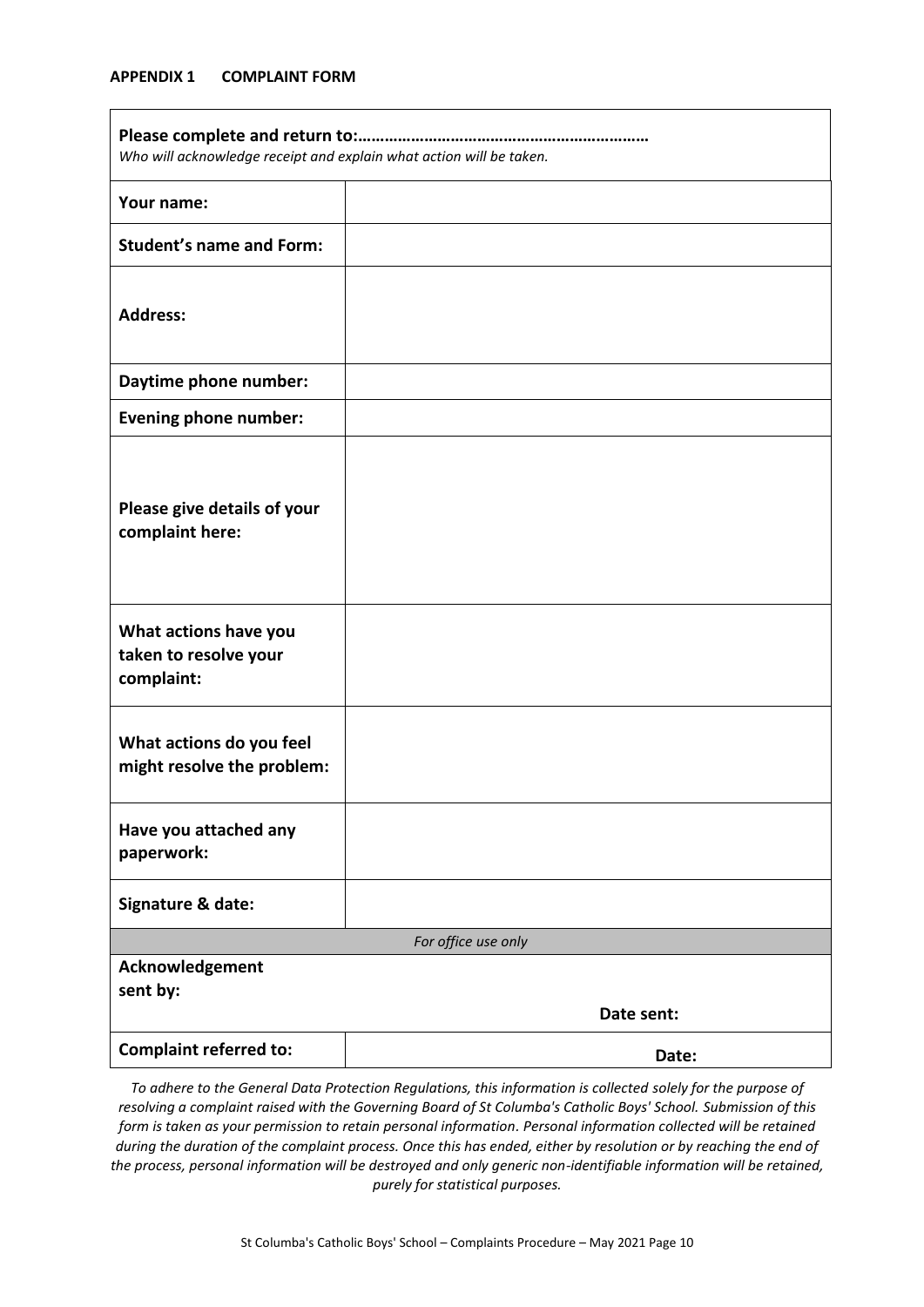# **Append 2 Complaints Procedure Flowchart**